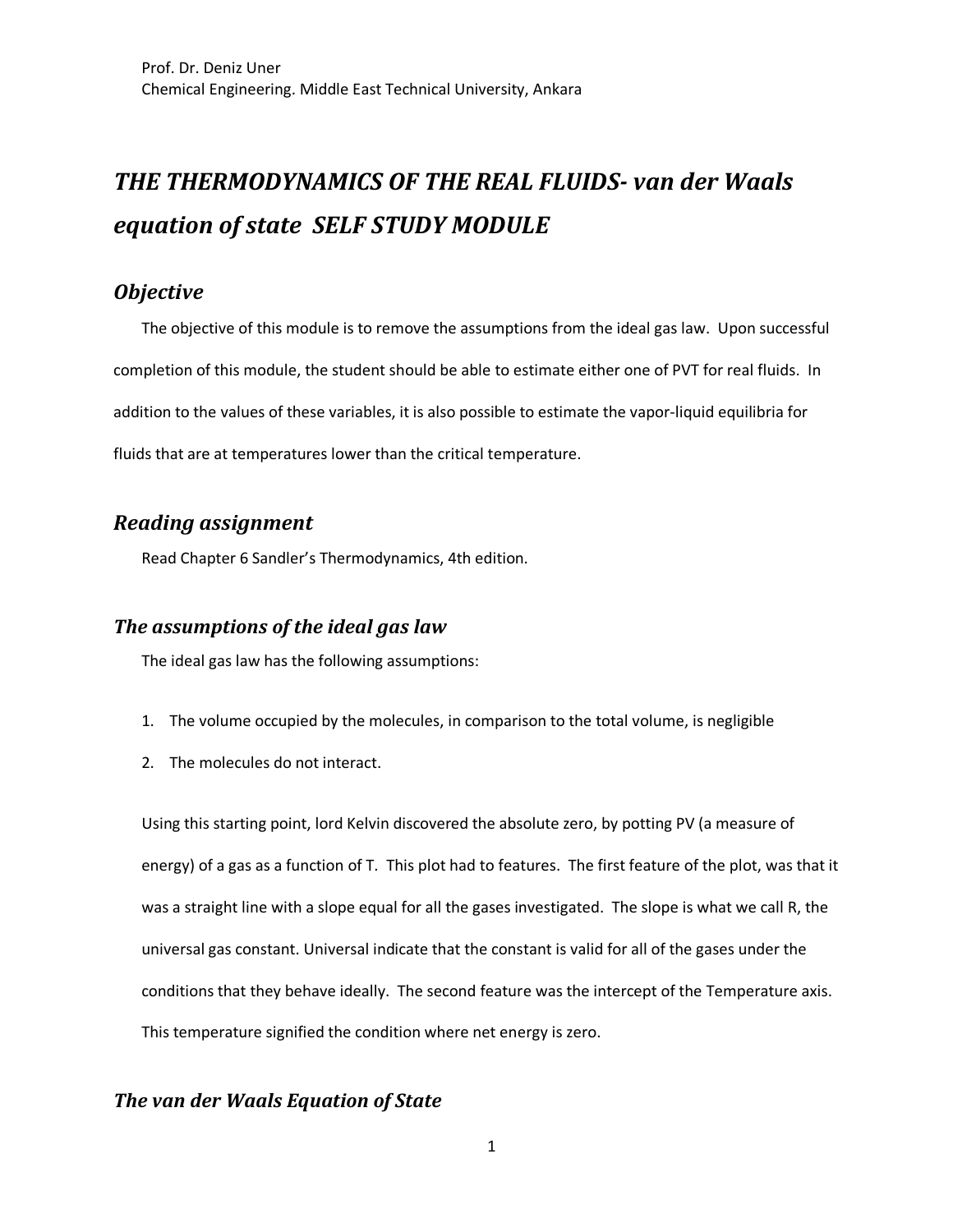Let us now remove the assumptions of the ideal gas law one by one:

- 1. There is a finite volume that the molecules occupy. In fact, this is even more important when we move close to the liquid state. Lets call this volume b, such that the volume of voids that is calculated by the ideal gas law becomes  $(V - b)$  and the new equation of state is  $P(V - b) =$  $RT$
- 2. We will also remove the second assumption by adding a term that represent the molecular interactions. For the discussion we will conduct here, the interaction parameter we chose will be  $\frac{a}{V^2}$ , this parameter will correct the local pressures sensed by the molecules, for the attractive interactions.

As a result, our new equation of state took the following form:

$$
P = \frac{RT}{(V-b)} - \frac{a}{V^2}
$$

This is the van der Waals equation of state. It will be the basis of our discussions. The van der Waals (vDW) equation of state (EOS) is a cubic polynomial in terms of  $V$ . There is a group of equations of state called cubic equations due to the fact that in all of these equations, the highest power of  $V$  is three, but the function does not have to be a polynomial. Now, in the Figure below, you see a plot of two isotherms emanating from VDW EOS. One of the isotherms (orange colored) is at the critical temperature, and the other one (blue) is at a temperature lower than the critical temperature, such that the vapor and liquid coexistence can be experienced.

The cubic equation of state exhibit three extrema: a maximum, a minimum, and a saddle point at which the concave curve and convex curve meet. These extrema are represented by the following mathematical equalities at the critical point.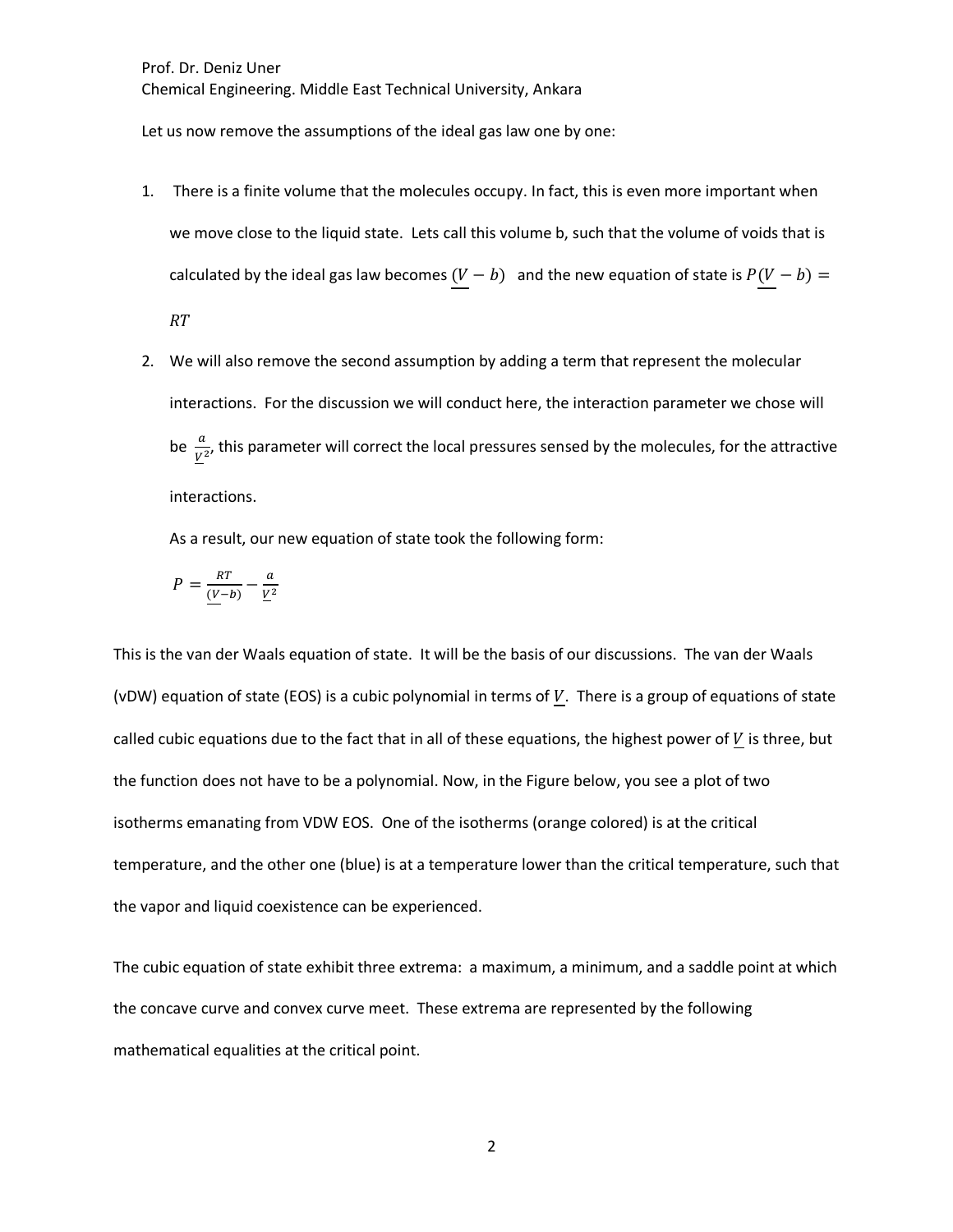Prof. Dr. Deniz Uner Chemical Engineering. Middle East Technical University, Ankara

$$
\left(\frac{\partial P}{\partial \underline{V}}\right)_T = 0 = -\frac{RT}{\left(\underline{V} - b\right)^2} + 2\frac{a}{\underline{V}^3}
$$

$$
\left(\frac{\partial^2 P}{\partial \underline{V}^2}\right)_T = \frac{2RT}{\left(\underline{V} - b\right)^3} - 6\frac{a}{\underline{V}^4} = 0
$$

These two identities give us a set of equations that we can calculate and b

$$
a = \frac{9\underline{V}_cRT_c}{8}
$$

$$
b = \frac{\underline{V}_c}{3}
$$

Substitute these values to vdW to obtain the critical pressure.

$$
P_c = \frac{a}{27b^2}
$$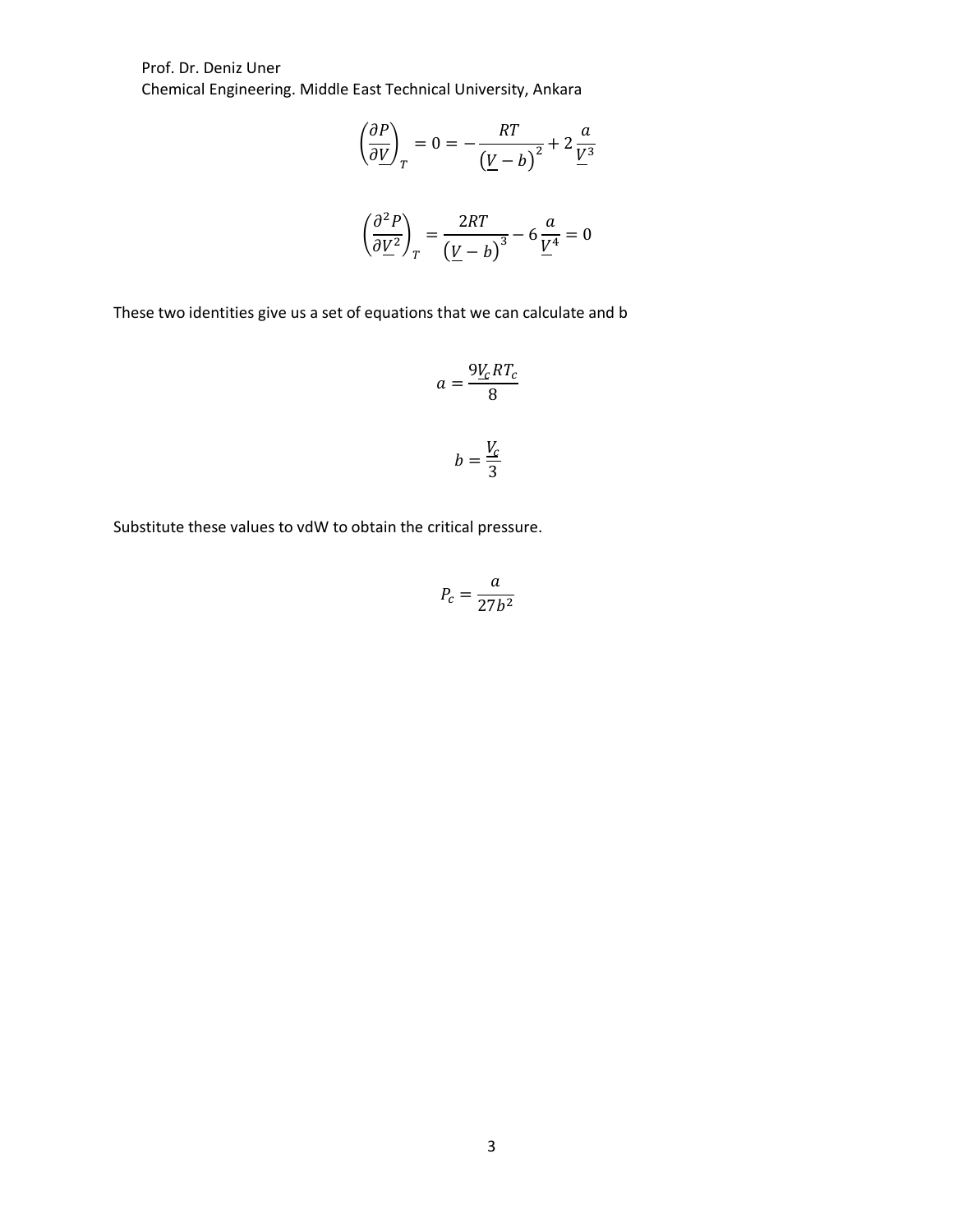

As seen, there is a horizontal line connecting the vapor equilibrium curve with that of the liquid equilibrium curve. The locus of this curve was decided such that the area remaining above the curve and below are equal.

We have removed the ideal gas assumptions from the equation of state. Now we will do the same for the internal energy.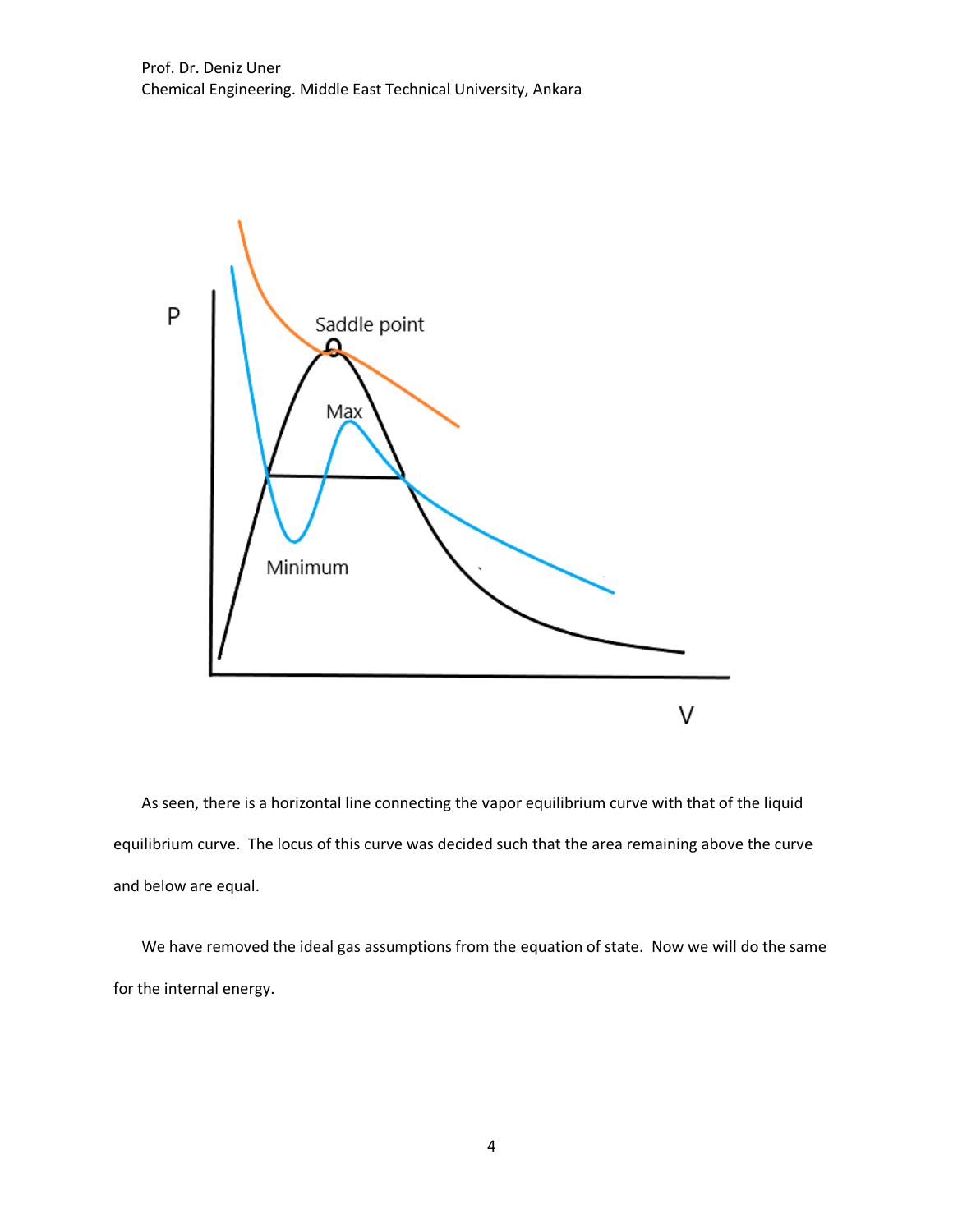Prof. Dr. Deniz Uner Chemical Engineering. Middle East Technical University, Ankara

### *Calculate*

1. Using the van der Waals equation of state, plot T=400 K isotherm for water. Determine the

equilibrium pressure at this temperature using the Maxwell rule of equal area construction.

- 2. Compare the critical point of different fluids.
	- a. Using the van der Waals equation of state, plot the isotherm at the critical temperature for the following fluids. You can use MATHCAD, MATLAB or EXCEL to generate your plots.
		- i. Water,
		- ii. Ethylene
		- iii. Carbon dioxide
	- b. Now, normalize your isotherms generated in part a. Normalize your temperature by using the reduced functions.  $T_R = \frac{T}{T_C}$ ;  $P_R = \frac{P}{P_C}$ . How do the isotherms for different fluids look like? Can you generalize a conclusion?
- 3. Estimate the specific volume of liquid water and water vapor at the following temperatures using van der Waals equation of state. Compare your estimations with the values reported in the steam table.
- 4. Estimate the equilibrium pressure of methane at 120 K. Compare the estimation with the value you read from Figure 3.3-2, Sandler (4<sup>th</sup> edition).

# *Evaluate yourself*

Check if you have answers to the following questions:

- 1. Why do we need these four different forms of energy, i.e., U, H, G and A?
- 2. What is the difference between internal energy and enthalpy?
- 3. What is the difference between Helmholtz free energy and Gibbs Free Energy?